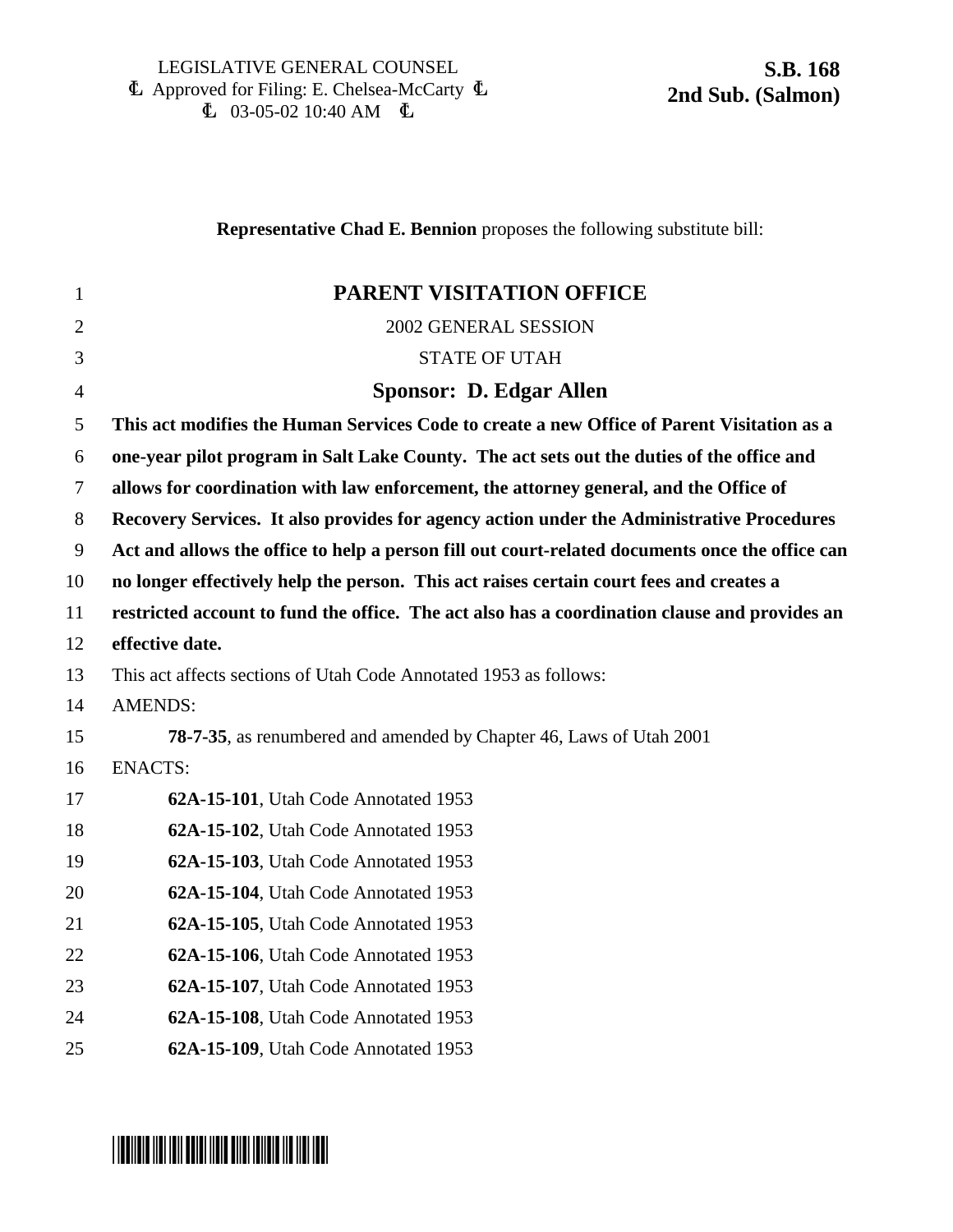| 26 | 62A-15-110, Utah Code Annotated 1953                                                         |
|----|----------------------------------------------------------------------------------------------|
| 27 | 62A-15-111, Utah Code Annotated 1953                                                         |
| 28 | Be it enacted by the Legislature of the state of Utah:                                       |
| 29 | Section 1. Section 62A-15-101 is enacted to read:                                            |
| 30 | <b>CHAPTER 15. PARENT VISITATION</b>                                                         |
| 31 | 62A-15-101. Office of Parent Visitation -- Creation.                                         |
| 32 | (1) There is created within the department as a one-year pilot program in Salt Lake County   |
| 33 | the Office of Parent Visitation which has the powers and duties provided by law.             |
| 34 | (2) The office is under the administrative and general supervision of the executive director |
| 35 | of the department.                                                                           |
| 36 | Section 2. Section 62A-15-102 is enacted to read:                                            |
| 37 | 62A-15-102. Definitions.                                                                     |
| 38 | As used in this part:                                                                        |
| 39 | (1) "Director" means the director of the Office of Parent Visitation.                        |
| 40 | (2) "Office" means the Office of Parent Visitation.                                          |
| 41 | Section 3. Section 62A-15-103 is enacted to read:                                            |
| 42 | 62A-15-103. Duties of office.                                                                |
| 43 | The office has the following duties:                                                         |
| 44 | (1) to provide parent-time services if:                                                      |
| 45 | (a) the office has received a complaint regarding custodial interference or the denial of    |
| 46 | parent-time; or                                                                              |
| 47 | (b) the office has received a request for assistance in enforcing a parent-time schedule;    |
| 48 | (2) to carry out the obligations of the department with regard to supporting families;       |
| 49 | (3) to promote mediation as an alternative to court action;                                  |
| 50 | (4) to promote shared parenting by inclusion of both parents in the lives of their children; |
| 51 | (5) to provide information concerning laws pertaining to parent-time; and                    |
| 52 | (6) to cooperate and coordinate with the Office of Recovery Services when necessary to       |
| 53 | ensure the fair and reasonable enforcement of parent-time laws.                              |
| 54 | Section 4. Section 62A-15-104 is enacted to read:                                            |
| 55 | 62A-15-104. Director -- Assistance of law enforcement -- Receipt of grants --                |
| 56 | Rulemaking and enforcement.                                                                  |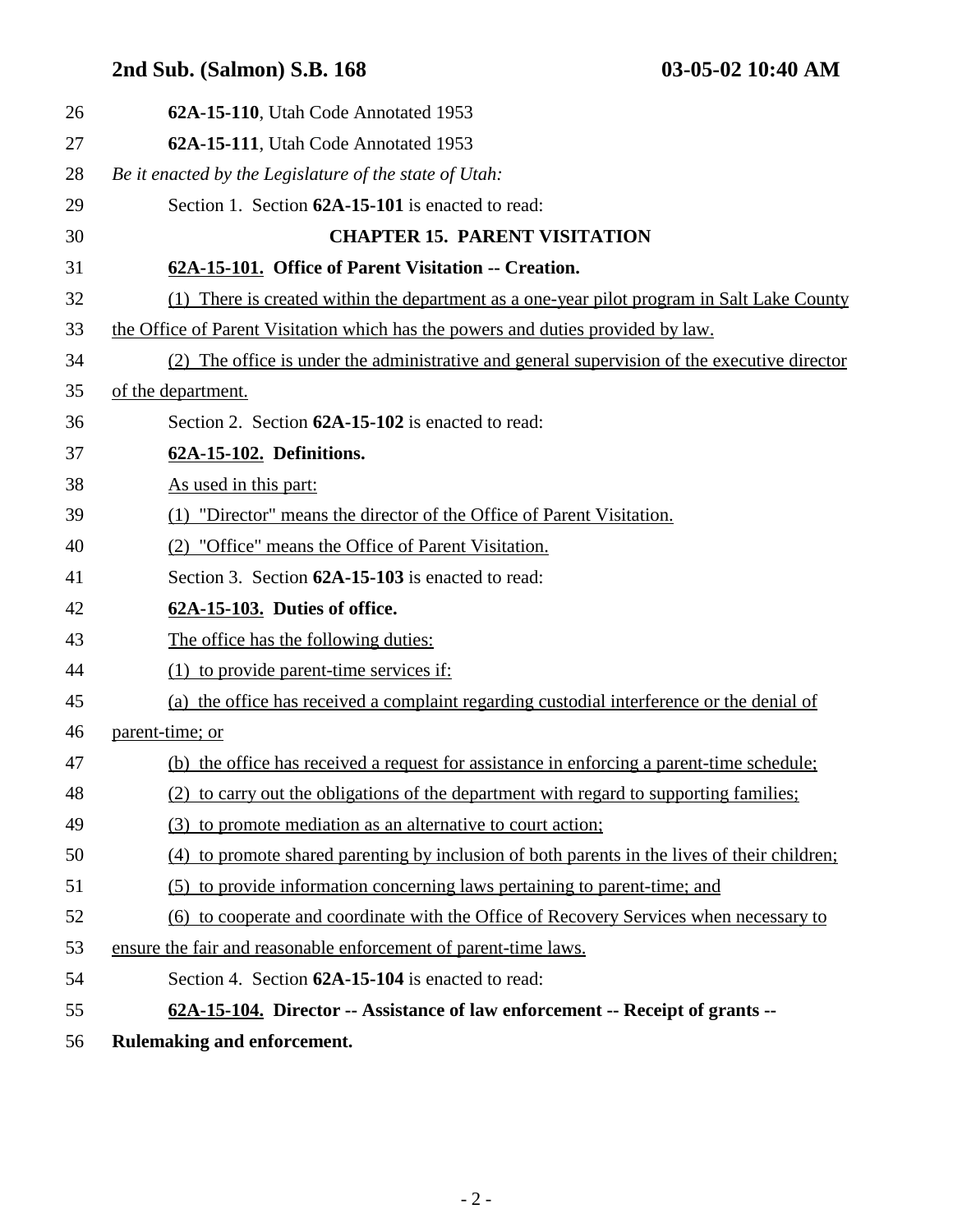| 57 | (1) The director of the office shall be appointed by the executive director.                           |
|----|--------------------------------------------------------------------------------------------------------|
| 58 | (2) The office may request the assistance of the attorney general or any local law                     |
| 59 | enforcement agency to enforce a parent-time order.                                                     |
| 60 | (3) The office, with department approval, is authorized to receive any grants or stipends              |
| 61 | from the federal government or other public or private source to aid the effective operation of its    |
| 62 | programs.                                                                                              |
| 63 | (4) The office may adopt, amend, and enforce rules in accordance with Title 63, Chapter                |
| 64 | 46a, Utah Administrative Rulemaking Act, as may be necessary to carry out the provisions of this       |
| 65 | chapter.                                                                                               |
| 66 | Section 5. Section 62A-15-105 is enacted to read:                                                      |
| 67 | 62A-15-105. Access to motor vehicle and law enforcement data.                                          |
| 68 | The office shall have access to any system used by this state to locate an individual,                 |
| 69 | including motor vehicle, drivers license, or law enforcement records.                                  |
| 70 | Section 6. Section 62A-15-106 is enacted to read:                                                      |
| 71 | 62A-15-106. Request for assistance -- Procedure.                                                       |
| 72 | Any person who has been awarded parent-time rights by a court may request assistance                   |
| 73 | from the office in the enforcement of those rights. A person requesting assistance shall:              |
| 74 | (1) provide copies of all documents relevant to an award of parent-time rights, including              |
| 75 | divorce decree, custody agreement, any written communication with the other parent concerning          |
| 76 | parent-time schedules, mediation documents, and any other documents necessary to adequately            |
| 77 | represent their situation;                                                                             |
| 78 | (2) provide the name, current address, and phone number of the other party, if known; and              |
| 79 | (3) any other information considered necessary by the office.                                          |
| 80 | Section 7. Section 62A-15-107 is enacted to read:                                                      |
| 81 | 62A-15-107. Office procedures.                                                                         |
| 82 | (1) Upon the receipt of a request for assistance, the office shall immediately attempt to              |
| 83 | contact the other party by phone and attempt to resolve any difficulties to insure that parent-time    |
| 84 | is properly carried out.                                                                               |
| 85 | (2) If the party cannot be reached by phone, a letter shall be sent requesting an interview            |
| 86 | or a written and notarized statement explaining the circumstances surrounding the denial of            |
| 87 | parent-time referred to in the letter, and requiring a response by a date not later than ten days from |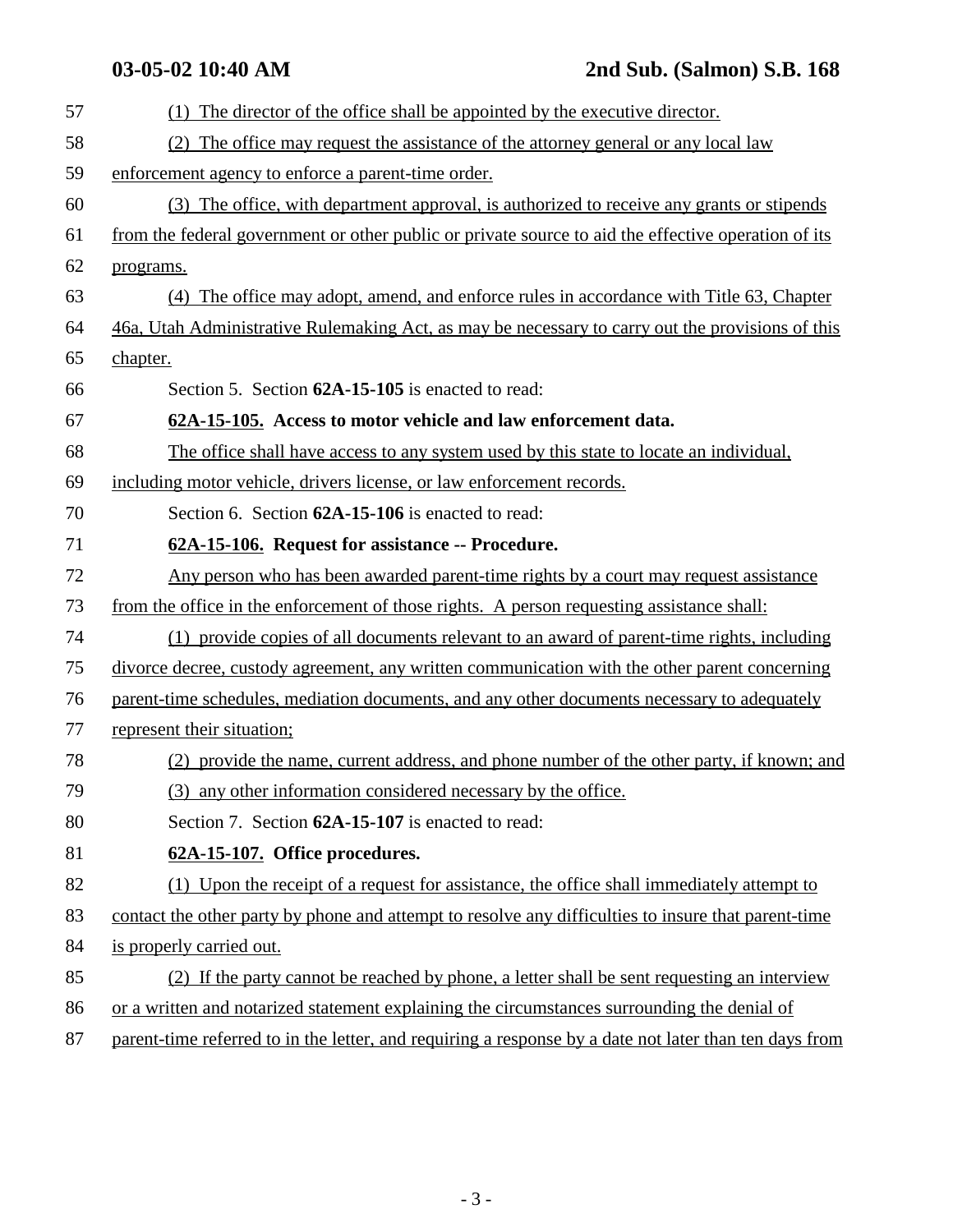| 88  | the date of the letter.                                                                                |
|-----|--------------------------------------------------------------------------------------------------------|
| 89  | (3) If no response is received, or if the response is uncooperative, the office may initiate           |
| 90  | an action in accordance with Title 63, Chapter 46b, Administrative Procedures Act.                     |
| 91  | Section 8. Section 62A-15-108 is enacted to read:                                                      |
| 92  | 62A-15-108. Hearings.                                                                                  |
| 93  | (1) The office shall by rule:                                                                          |
| 94  | (a) designate hearings as formal or informal; and                                                      |
| 95  | (b) provide for notice requirements and hearing procedures.                                            |
| 96  | (2) The office may impose a fine of up to \$250 against any party who refuses to respond,              |
| 97  | does not appear, or is found to have been noncompliant with court-ordered parent-time.                 |
| 98  | (3) The office may also order make-up parent-time at up to twice the amount denied.                    |
| 99  | Section 9. Section 62A-15-109 is enacted to read:                                                      |
| 100 | 62A-15-109. Office assistance in preparation of court documents.                                       |
| 101 | (1) The office may assist a party in the preparation of documents to be presented to the               |
| 102 | court involving custody and parent-time matters, if the office determines that a pattern or practice   |
| 103 | of denial of parent-time is continuing such that the office can no longer effectively assist the party |
| 104 | being denied parent-time. The office, however, may not provide legal advice.                           |
| 105 | (2) The office shall supply any party or the court, upon request, a detailed, written                  |
| 106 | accounting of efforts by the office to assist in the enforcement of parent-time, the results of those  |
| 107 | efforts, and any recommended changes to the current parent-time order.                                 |
| 108 | Section 10. Section 62A-15-110 is enacted to read:                                                     |
| 109 | 62A-15-110. Pilot Program -- Department to assess need -- Report to Judiciary                          |
| 110 | Committee.                                                                                             |
| 111 | (1) As a pilot program, this chapter shall be limited to Salt Lake County.                             |
| 112 | The department may provide a limited amount of services during the pilot program<br>(2)                |
| 113 | while assessing the demand for broader, more comprehensive services.                                   |
| 114 | (3) The department shall assess the need for services, including the demand for specific               |
| 115 | services.                                                                                              |
| 116 | (4) The department shall report its assessments, findings, and conclusions to the Judiciary            |
| 117 | Interim Committee by September 30, 2003.                                                               |
| 118 | Section 11. Section 62A-15-111 is enacted to read:                                                     |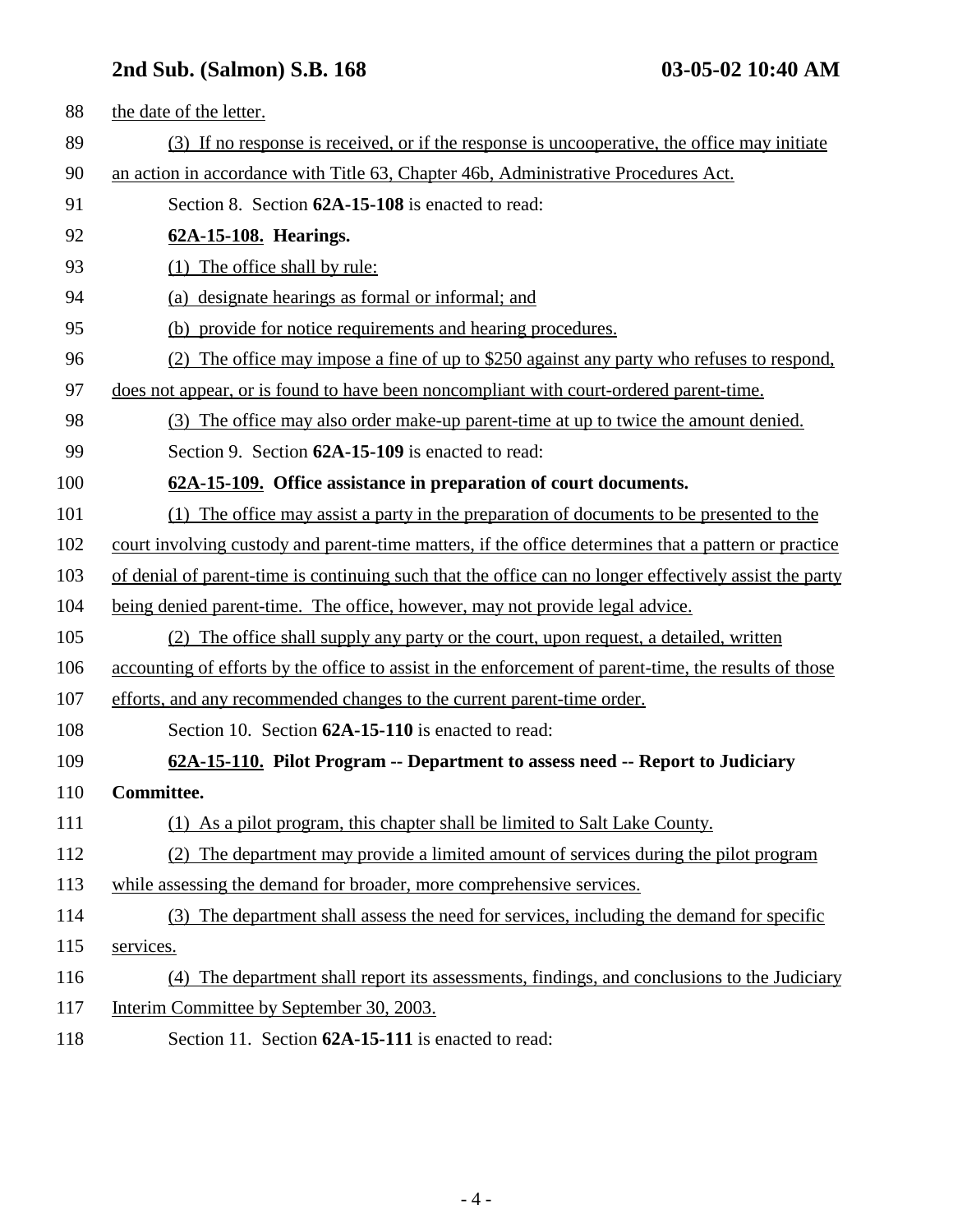119 **62A-15-111. Parent-time Assistance Account.** 120 (1) There is created a restricted account within the General Fund known as the Parent-time 121 Assistance Account. 122 (2) The purpose of the Parent-time Assistance Account is to provide for programs that 123 assist in implementing, fostering, and enforcing parent-time. 124 (3) (a) The Legislature shall appropriate money from the account for the administrative 125 and related costs of the Office of Parent Visitation created in this chapter. 126 (b) The Legislature shall also appropriate not more than \$95,000 of available funds 127 remaining in the account after appropriation for the Office of Parent Visitation to the courts for 128 implementing and administering Section 78-32-12.2. 129 (4) Fifteen dollars of the fee in Subsection 78-7-35(1)(b)(iv) and five dollars of the fee in 130 Subsection 78-7-35(1)(d)(iv) shall be allocated to the Parent-time Assistance Account. 131 (5) The Division of Finance shall allocate the monies described in Subsection (4) from the 132 General Fund to the Parent-time Assistance Account. 133 Section 12. Section **78-7-35** is amended to read: 134 **78-7-35. Civil fees of the courts of record -- Courts complex design.** 135 (1) (a) The fee for filing any civil complaint or petition invoking the jurisdiction of a court 136 of record not governed by another subsection is \$120. 137 (b) The fee for filing a complaint or petition is: 138 (i) \$37 if the claim for damages or amount in interpleader exclusive of court costs, interest, 139 and attorney fees is \$2,000 or less; 140 (ii) \$80 if the claim for damages or amount in interpleader exclusive of court costs, 141 interest, and attorney fees is greater than \$2,000 and less than \$10,000; 142 (iii) \$120 if the claim for damages or amount in interpleader is \$10,000 or more; and 143 (iv) [\$80] \$95 if the petition is filed under Title 30, Chapter 3, Divorce, or Title 30, 144 Chapter 4, Separate Maintenance. 145 (c) The fee for filing a small claims affidavit is: 146 (i) \$37 if the claim for damages or amount in interpleader exclusive of court costs, interest, 147 and attorney fees is \$2,000 or less; and 148 (ii) \$60 if the claim for damages or amount in interpleader exclusive of court costs, 149 interest, and attorney fees is greater than \$2,000.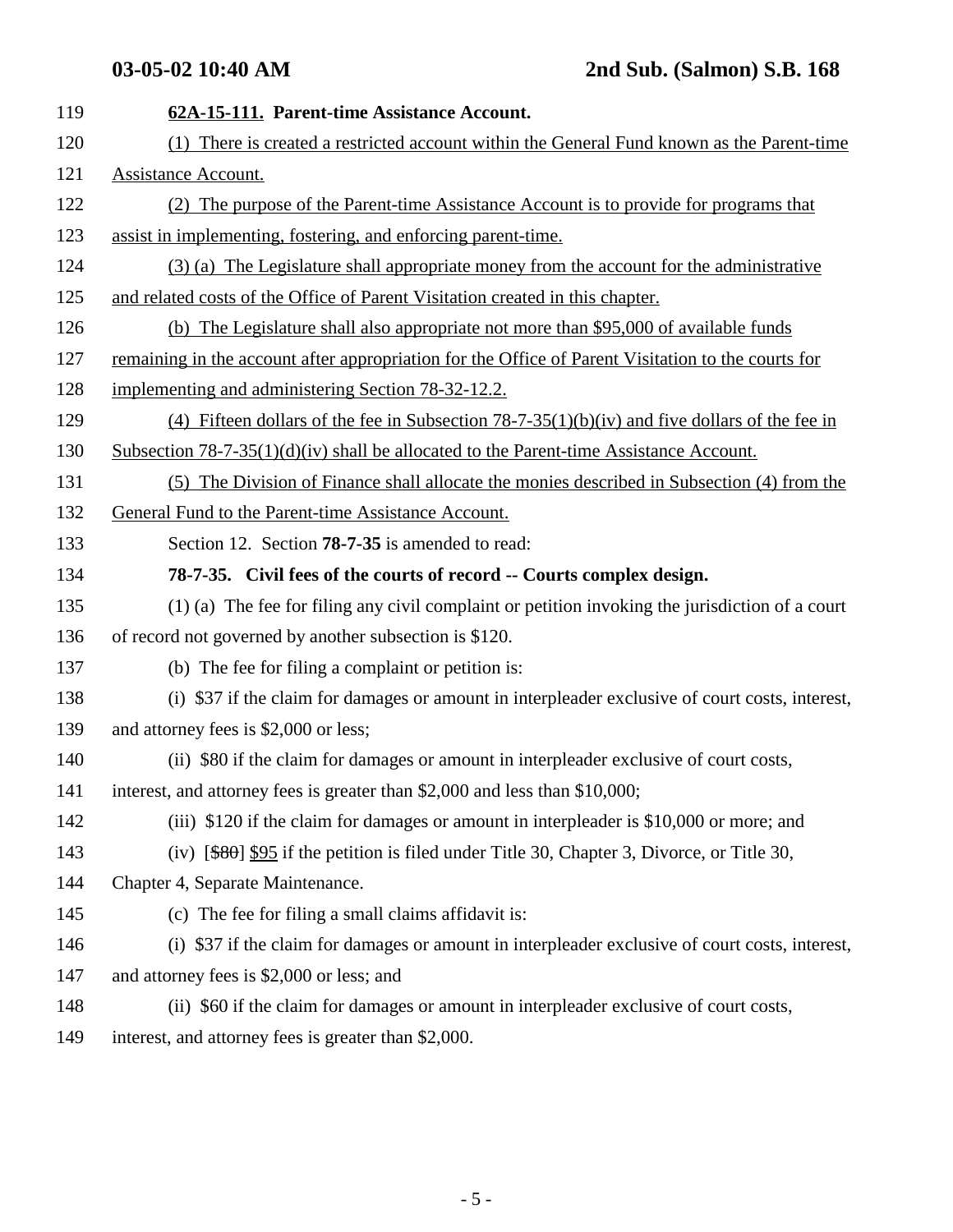| 150 | (d) The fee for filing a counter claim, cross claim, complaint in intervention, third party        |
|-----|----------------------------------------------------------------------------------------------------|
| 151 | complaint, or other claim for relief against an existing or joined party other than the original   |
| 152 | complaint or petition is:                                                                          |
| 153 | (i) \$45 if the claim for relief exclusive of court costs, interest, and attorney fees is \$2,000  |
| 154 | or less;                                                                                           |
| 155 | (ii) \$60 if the claim for relief exclusive of court costs, interest, and attorney fees is greater |
| 156 | than \$2,000 and less than \$10,000;                                                               |
| 157 | (iii) \$90 if the original petition is filed under Subsection $(1)(a)$ , the claim for relief is   |
| 158 | \$10,000 or more, or the party seeks relief other than monetary damages; and                       |
| 159 | (iv) $[$60]$ \$65 if the original petition is filed under Title 30, Chapter 3, Divorce, or Title   |
| 160 | 30, Chapter 4, Separate Maintenance.                                                               |
| 161 | (e) The fee for filing a small claims counter affidavit is:                                        |
| 162 | (i) \$35 if the claim for relief exclusive of court costs, interest, and attorney fees is $$2,000$ |
| 163 | or less; and                                                                                       |
| 164 | (ii) \$50 if the claim for relief exclusive of court costs, interest, and attorney fees is greater |
| 165 | than \$2,000.                                                                                      |
| 166 | (f) The fee for depositing funds under Section 57-1-29 when not associated with an action          |
| 167 | already before the court is determined under Subsection (1)(b) based on the amount deposited.      |
| 168 | $(g)$ The fee for filing a petition is:                                                            |
| 169 | (i) \$70 for trial de novo of an adjudication of the justice court or of the small claims          |
| 170 | department; and                                                                                    |
| 171 | (ii) \$40 for an appeal of a municipal administrative determination in accordance with             |
| 172 | Section 10-3-703.7.                                                                                |
| 173 | (h) The fee for filing a notice of appeal, petition for appeal of an interlocutory order, or       |
| 174 | petition for writ of certiorari is \$190.                                                          |
| 175 | (i) (i) Except for a petition filed under Subsection $77-18-10(2)$ , the fee for filing a petition |
| 176 | for expungement is \$50.                                                                           |
| 177 | (ii) There is no fee for a petition filed under Subsection $77-18-10(2)$ .                         |
| 178 | (i) (i) Fifteen dollars of the fees established by Subsections $(1)(a)$ through (i) shall be       |
| 179 | allocated to the Judges' Retirement Trust Fund, as provided in Title 49, Chapter 6, Judges'        |
| 180 | Retirement Act.                                                                                    |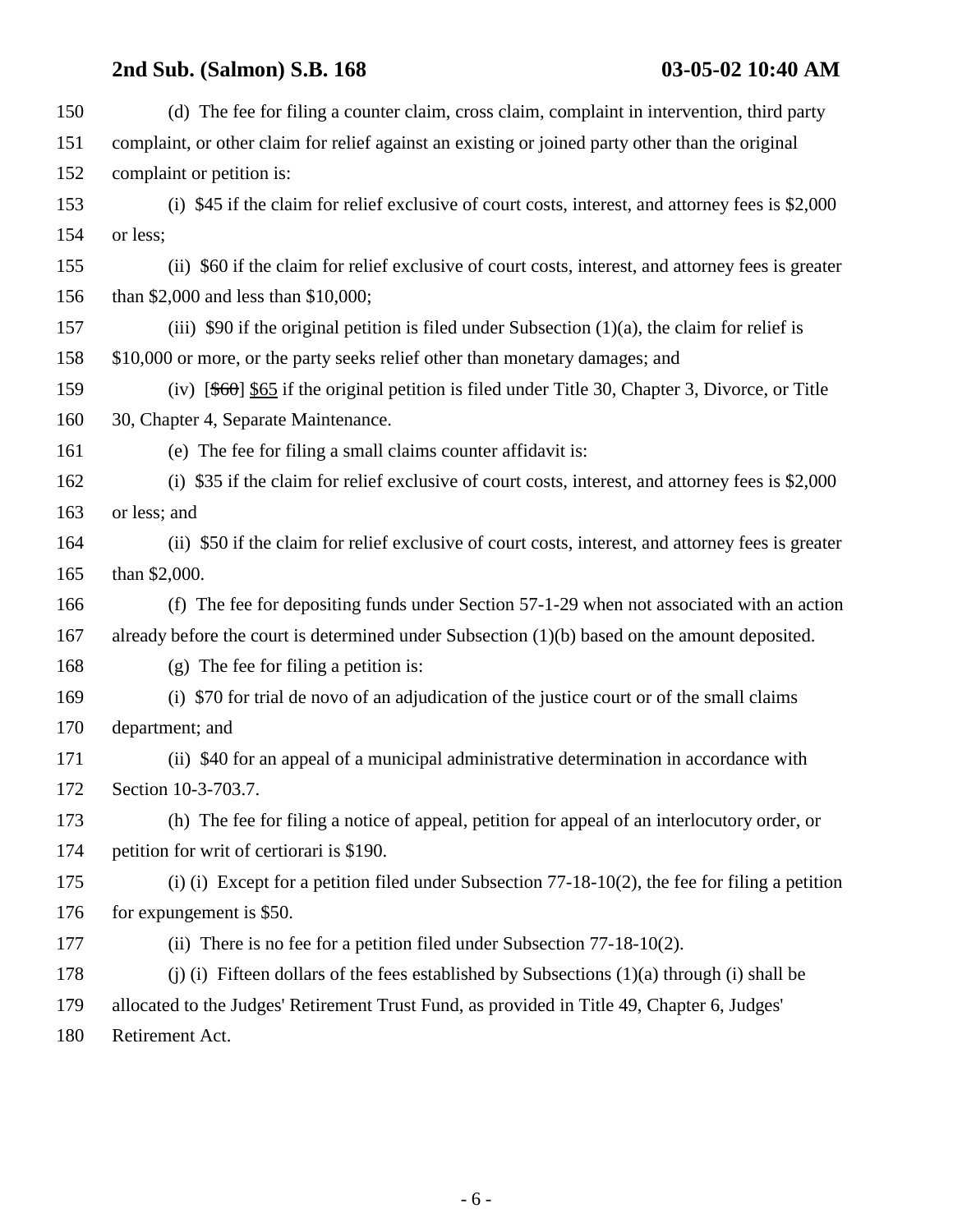| 181 | (ii) Two dollars of the fees established by Subsections (1)(a) through (i) shall be allocated        |
|-----|------------------------------------------------------------------------------------------------------|
| 182 | by the state treasurer to be deposited in the restricted account, Children's Legal Defense Account,  |
| 183 | as provided in Section 63-63a-8.                                                                     |
| 184 | (iii) One dollar of the fees established under Subsections $(1)(a)$ through $(e)$ , $(1)(g)$ , and   |
| 185 | $(1)(r)$ shall be allocated to and deposited with the Dispute Resolution Fund as provided in Section |
| 186 | 78-31b-9.                                                                                            |
| 187 | (iv) Fifteen dollars of the fee established under Subsection $(1)(b)(iv)$ and five dollars of        |
| 188 | the fee established under Subsection $(1)(d)(iv)$ shall be allocated to and deposited in the         |
| 189 | Parent-time Assistance Account as provided in Section 62A-15-111.                                    |
| 190 | (k) The fee for filing a judgment, order, or decree of a court of another state or of the            |
| 191 | United States is \$25.                                                                               |
| 192 | (1) The fee for filing probate or child custody documents from another state is \$25.                |
| 193 | (m) (i) The fee for filing an abstract or transcript of judgment, order, or decree of the Utah       |
| 194 | State Tax Commission is \$30.                                                                        |
| 195 | (ii) The fee for filing an abstract or transcript of judgment of a court of law of this state        |
| 196 | or a judgment, order, or decree of an administrative agency, commission, board, council, or hearing  |
| 197 | officer of this state or of its political subdivisions other than the Utah State Tax Commission, is  |
| 198 | \$40.                                                                                                |
| 199 | (n) The fee for filing a judgment by confession without action under Section 78-22-3 is              |
| 200 | \$25.                                                                                                |
| 201 | (o) The fee for filing an award of arbitration for confirmation, modification, or vacation           |
| 202 | under Title 78, Chapter 31a, Utah Arbitration Act, that is not part of an action before the court is |
| 203 | \$25.                                                                                                |
| 204 | (p) The fee for filing a petition or counter-petition to modify a decree of divorce is \$30.         |
| 205 | (q) The fee for filing any accounting required by law is:                                            |
| 206 | \$10 for an estate valued at \$50,000 or less;<br>(i)                                                |
| 207 | (ii) $$20$ for an estate valued at $$75,000$ or less but more than $$50,000$ ;                       |
| 208 | (iii) \$40 for an estate valued at \$112,000 or less but more than \$75,000;                         |
| 209 | (iv) \$80 for an estate valued at \$168,000 or less but more than \$112,000; and                     |
| 210 | (v) $$150$ for an estate valued at more than $$168,000$ .                                            |
| 211 | (r) The fee for filing a demand for a civil jury is $$50$ .                                          |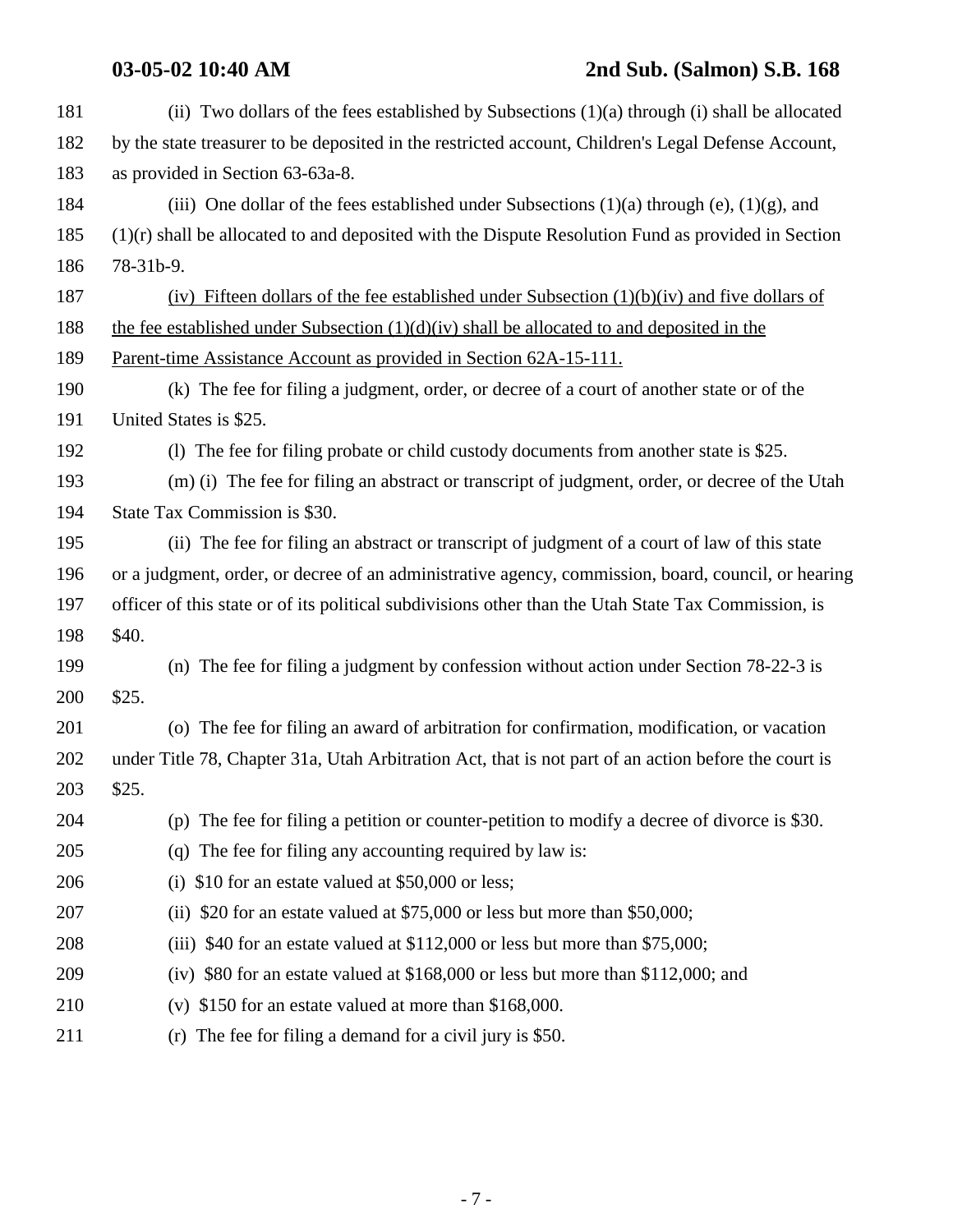| 212 | (s) The fee for filing a notice of deposition in this state concerning an action pending in            |
|-----|--------------------------------------------------------------------------------------------------------|
| 213 | another state under Utah Rule of Civil Procedure 26 is \$25.                                           |
| 214 | (t) The fee for filing documents that require judicial approval but are not part of an action          |
| 215 | before the court is \$25.                                                                              |
| 216 | (u) The fee for a petition to open a sealed record is \$25.                                            |
| 217 | (v) The fee for a writ of replevin, attachment, execution, or garnishment is \$20 in addition          |
| 218 | to any fee for a complaint or petition.                                                                |
| 219 | (w) The fee for a petition for authorization for a minor to marry required by Section 30-1-9           |
| 220 | is \$5.                                                                                                |
| 221 | (x) The fee for a certificate issued under Section $26-2-25$ is \$2.                                   |
| 222 | (y) The fee for a certified copy of a document is \$2 per document plus 50 cents per page.             |
| 223 | (z) The fee for an exemplified copy of a document is \$4 per document plus 50 cents per                |
| 224 | page.                                                                                                  |
| 225 | (aa) The Judicial Council shall by rule establish a schedule of fees for copies of documents           |
| 226 | and forms and for the search and retrieval of records under Title 63, Chapter 2, Government            |
| 227 | Records Access and Management Act. Fees under this subsection shall be credited to the court           |
| 228 | as a reimbursement of expenditures.                                                                    |
| 229 | (bb) There is no fee for services or the filing of documents not listed in this section or             |
| 230 | otherwise provided by law.                                                                             |
| 231 | (cc) Except as provided in this section, all fees collected under this section are paid to the         |
| 232 | General Fund. Except as provided in this section, all fees shall be paid at the time the clerk accepts |
| 233 | the pleading for filing or performs the requested service.                                             |
| 234 | (dd) The filing fees under this section may not be charged to the state, its agencies, or              |
| 235 | political subdivisions filing or defending any action. In judgments awarded in favor of the state,     |
| 236 | its agencies, or political subdivisions, except the Office of Recovery Services, the court shall order |
| 237 | the filing fees and collection costs to be paid by the judgment debtor. The sums collected under       |
| 238 | this subsection shall be applied to the fees after credit to the judgment, order, fine, tax, lien, or  |
| 239 | other penalty and costs permitted by law.                                                              |
| 240 | $(2)$ (a) (i) From March 17, 1994 until June 30, 1998, the administrator of the courts shall           |
| 241 | transfer all revenues representing the difference between the fees in effect after May 2, 1994, and    |
| 242 | the fees in effect before February 1, 1994, as dedicated credits to the Division of Facilities         |
|     |                                                                                                        |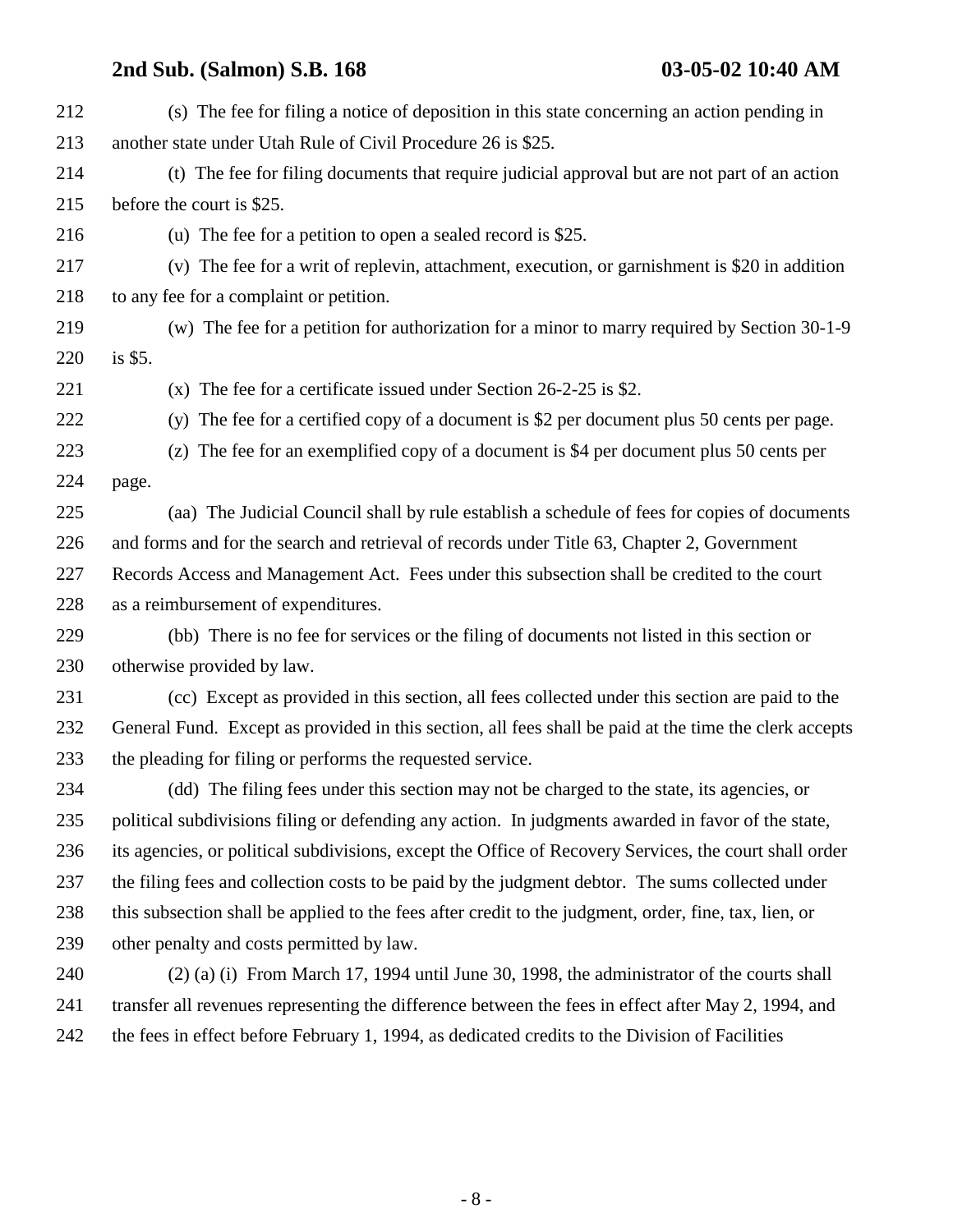243 Construction and Management Capital Projects Fund. 244 (ii) (A) Except as provided in Subsection  $(2)(a)(ii)(B)$ , the Division of Facilities 245 Construction and Management shall use up to \$3,750,000 of the revenue deposited in the Capital 246 Projects Fund under this Subsection (2)(a) to design and take other actions necessary to initiate the 247 development of a courts complex in Salt Lake City. 248 (B) If the Legislature approves funding for construction of a courts complex in Salt Lake 249 City in the 1995 Annual General Session, the Division of Facilities Construction and Management 250 shall use the revenue deposited in the Capital Projects Fund under Subsection (2)(a)(ii) to construct 251 a courts complex in Salt Lake City. 252 (C) After the courts complex is completed and all bills connected with its construction 253 have been paid, the Division of Facilities Construction and Management shall use any monies 254 remaining in the Capital Projects Fund under Subsection (2)(a)(ii) to fund the Vernal District Court 255 building. 256 (iii) The Division of Facilities Construction and Management may enter into agreements 257 and make expenditures related to this project before the receipt of revenues provided for under this 258 Subsection  $(2)(a)(iii)$ . 259 (iv) The Division of Facilities Construction and Management shall: 260 (A) make those expenditures from unexpended and unencumbered building funds already 261 appropriated to the Capital Projects Fund; and 262 (B) reimburse the Capital Projects Fund upon receipt of the revenues provided for under 263 this Subsection (2). 264 (b) After June 30, 1998, the administrator of the courts shall ensure that all revenues 265 representing the difference between the fees in effect after May 2, 1994, and the fees in effect 266 before February 1, 1994, are transferred to the Division of Finance for deposit in the restricted 267 account. 268 (c) The Division of Finance shall deposit all revenues received from the court 269 administrator into the restricted account created by this section. 270 (d) (i) From May 1, 1995 until June 30, 1998, the administrator of the courts shall transfer 271 \$7 of the amount of a fine or bail forfeiture paid for a violation of Title 41, Motor Vehicles, in a 272 court of record to the Division of Facilities Construction and Management Capital Projects Fund. 273 The division of money pursuant to Section 78-3-14.5 shall be calculated on the balance of the fine